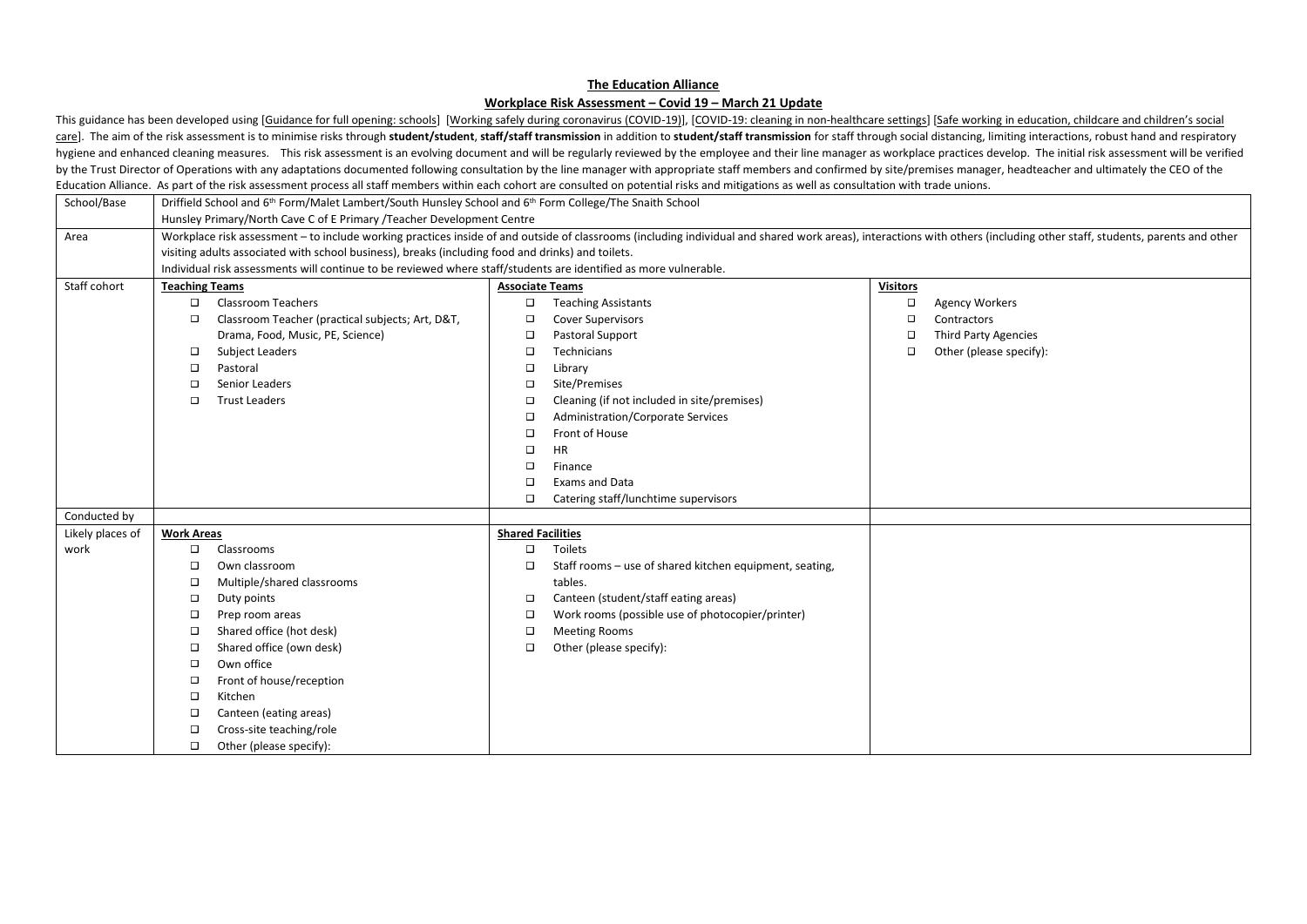| Significant<br><b>HAZARDS Likely</b><br>places/ways that<br>people could be<br>seriously<br>harmed                                        | <b>Description</b>                                                                                                                                   | Impact         | Probability    | Total | <b>Risk</b><br>Score | <b>CONTROL MEASURES and PRECAUTIONS</b>                                                                                                                                                                                                                                                                                                                                                                                                                                                                                                                                                                                                                                                                                                                                                                                                                                                                                                                                                                                                                                                                                                                                                                                                                                                                                                                                                                                                                                                                                                                                                                                                                                                                                                                                                                                                                                                                                                                                                                                                                                                                                                                                                                                                                                                                                                                                                                                                                                                                                                                                                                                                                                                                                                                                                                                                                                                                                                                                                                                                                                                                                                                                                                                                                                                                                                                                                                                                                                    | Residual Impact | Residual Probability | Total | Residual<br>risk score | <b>Risk Reduction</b> |
|-------------------------------------------------------------------------------------------------------------------------------------------|------------------------------------------------------------------------------------------------------------------------------------------------------|----------------|----------------|-------|----------------------|----------------------------------------------------------------------------------------------------------------------------------------------------------------------------------------------------------------------------------------------------------------------------------------------------------------------------------------------------------------------------------------------------------------------------------------------------------------------------------------------------------------------------------------------------------------------------------------------------------------------------------------------------------------------------------------------------------------------------------------------------------------------------------------------------------------------------------------------------------------------------------------------------------------------------------------------------------------------------------------------------------------------------------------------------------------------------------------------------------------------------------------------------------------------------------------------------------------------------------------------------------------------------------------------------------------------------------------------------------------------------------------------------------------------------------------------------------------------------------------------------------------------------------------------------------------------------------------------------------------------------------------------------------------------------------------------------------------------------------------------------------------------------------------------------------------------------------------------------------------------------------------------------------------------------------------------------------------------------------------------------------------------------------------------------------------------------------------------------------------------------------------------------------------------------------------------------------------------------------------------------------------------------------------------------------------------------------------------------------------------------------------------------------------------------------------------------------------------------------------------------------------------------------------------------------------------------------------------------------------------------------------------------------------------------------------------------------------------------------------------------------------------------------------------------------------------------------------------------------------------------------------------------------------------------------------------------------------------------------------------------------------------------------------------------------------------------------------------------------------------------------------------------------------------------------------------------------------------------------------------------------------------------------------------------------------------------------------------------------------------------------------------------------------------------------------------------------------------------|-----------------|----------------------|-------|------------------------|-----------------------|
| Outbreak of<br>Covid 19 caused<br>by transmission<br>of virus through<br>a member of<br>staff/student<br>who is infected<br>with Covid-19 | Staff, student<br>or visitor<br>carrying Covid<br>19 transmits<br>the virus while<br>in school to<br>others and this<br>leads to a<br>number f cases | $\overline{3}$ | $\overline{4}$ | 12    | High                 | People who are ill stay at home:<br>All staff and students (via parents/carers) and visitors to school are made aware of Covid-19<br>symptoms and processes for testing. All parties are aware of isolation procedures for households<br>impacted by a member of that household displaying symptoms or testing positive for Covid-19.<br>$\Box$<br>Clear absence systems and procedures for all staff/students, including specific reporting for those<br>displaying symptoms.<br>Where students, a staff or member of their household displaying symptoms (before testing) and/or<br>$\Box$<br>with confirmed case of Covid-19 will remain at home. Contingencies in place (including IT) to enable<br>staff and students who need to and can work from home due self-isolation can.<br>School systems are in place to ensure that a staff member or student displaying symptoms can be<br>isolated in identified area within the school day prior to going home as soon as possible (including<br>PPE)<br>$\Box$<br>Designated member of school SLT (and deputy) per school designated as single point of contact for<br>testing and isolations procedures for suspected and actual cases.<br><b>Enhanced cleaning arrangements:</b><br>$\Box$<br>Enhanced cleaning measure in all first aid areas and Covid-19 specific cleaning in place if case is<br>confirmed.<br>Active engagement with NHS Test and trace<br>School systems in place to be able to test/trace contacts for students/teachers and visitors should a<br>□<br>staff member/student test positive.<br>Twice weekly rapid testing of consenting student facing staff to identify unknown, asympton<br>8-<br>ases.<br>$\Box$ 3 rapid tests for consenting students returning to school to identify unknown, asymptomatic cases.<br>Consenting students will subsequently be offered twice weekly home testing kits (distributed and<br>maintained by the school) (Secondary only)<br>$\square$ Twice weekly home rapid tests for consenting school staff will be distributed and maintained by the<br>school. (Primary and secondary)<br>$\Box$ A small testing facility will remain on site for staff/students who are unable to, but wish to consent<br>to rapid testing (secondary only)<br>Consideration of how to reduce contacts and maximise distancing between those in school wherever<br>possible and minimise potential for contamination so far is reasonably possible:<br>Any member of staff or child displaying symptoms will be isolated within nominated area of the<br>$\Box$<br>school until collected/goes home and remain at home until tested.<br>$\Box$<br>Single point of contact will liaise with PHE/test and trace should a confirmed case be identified, and<br>the TEAL flow chart followed in line with PHE guidelines.<br>$\Box$<br>Visitors within school limited to those who are essential.<br>$\Box$<br>First aid data records all incidents of Covid symptoms and incidents.<br>$\Box$<br>Children whose care routinely already involves the use of PPE due to their intimate care needs<br>should continue to receive their care in the same way.<br>$\Box$<br>If a person becomes unwell with symptoms of coronavirus (COVID-19) whilst at school and needs<br>direct personal care until they can return home PPE will be worn by the member of staff (fluid-<br>resistant surgical face mask if 2 metres cannot be maintained) and if contact with the child is | $\overline{3}$  | $\overline{2}$       | 6     | <b>MEDIUM</b>          | 6                     |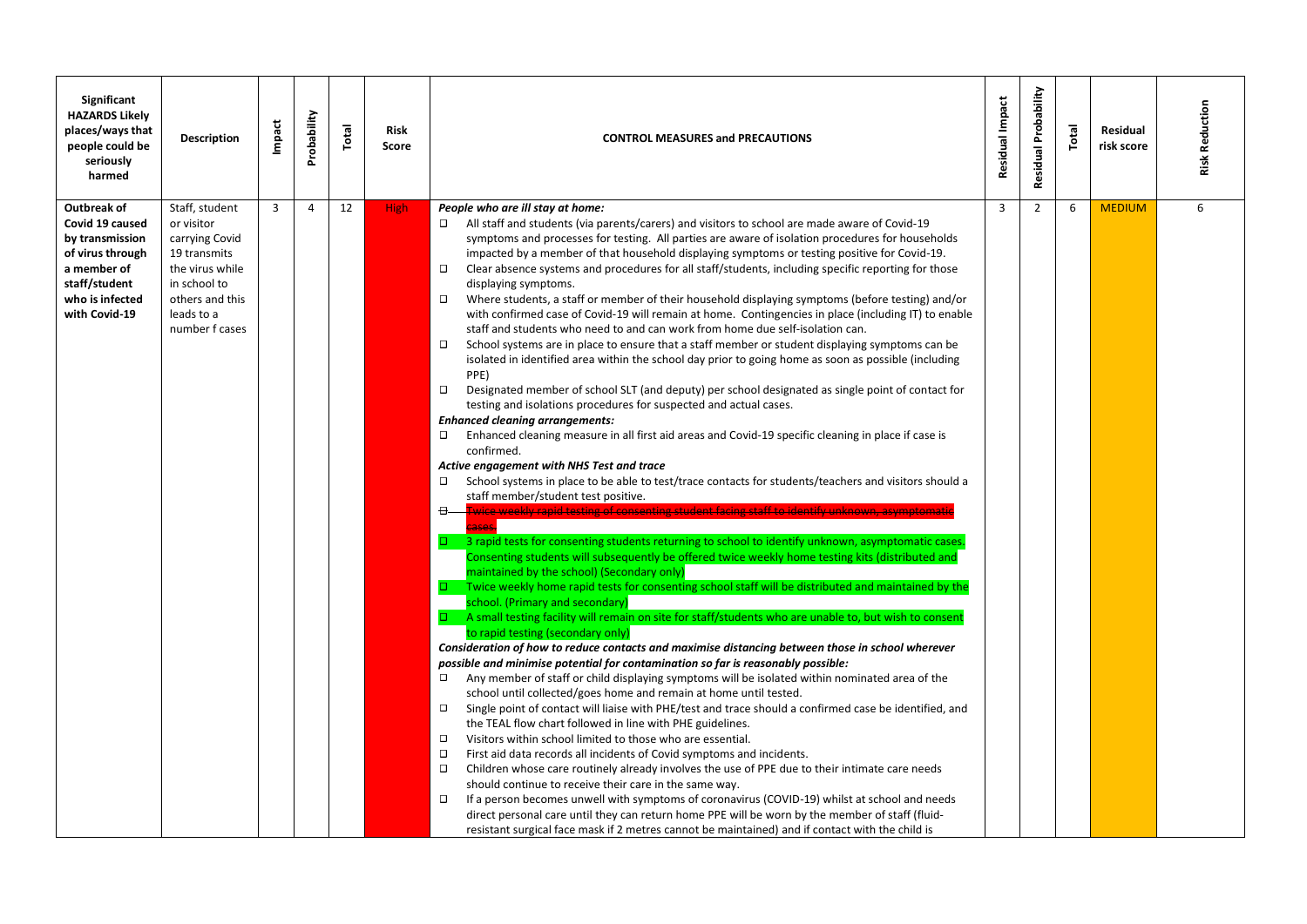|              |                  |   |   |    |             | necessary, then disposable gloves, a disposable apron and a fluid-resistant surgical face mask will be                                                                |                |   |   |               |  |
|--------------|------------------|---|---|----|-------------|-----------------------------------------------------------------------------------------------------------------------------------------------------------------------|----------------|---|---|---------------|--|
|              |                  |   |   |    |             | worn. Face visors are available if there is a risk of contact with eyes (vomiting, spitting, sneezing or                                                              |                |   |   |               |  |
|              |                  |   |   |    |             | coughing in face).                                                                                                                                                    |                |   |   |               |  |
|              |                  |   |   |    |             | $\Box$<br>Staff only attend their place of work where this is absolutely necessary in conjunction with the needs                                                      |                |   |   |               |  |
|              |                  |   |   |    |             | of their role and school, carrying out work from home at other times.                                                                                                 |                |   |   |               |  |
| School/home  | The risk of a    | 3 | 4 | 12 | <b>High</b> | People who are ill stay at home:                                                                                                                                      | $\overline{3}$ | 2 | 6 | <b>MEDIUM</b> |  |
| and home/    | student, staff   |   |   |    |             | $\Box$<br>School systems are in place to ensure that any staff member or student displaying symptoms or with                                                          |                |   |   |               |  |
| school       | member or        |   |   |    |             | a member of their household displaying symptoms until tested, any person who tests positive, or in                                                                    |                |   |   |               |  |
| transmission | visitor bringing |   |   |    |             | a household where a member has tested positive are not in school.                                                                                                     |                |   |   |               |  |
|              | the infection    |   |   |    |             | Robust hand and respiratory hygiene:                                                                                                                                  |                |   |   |               |  |
|              | into school/or   |   |   |    |             | $\Box$<br>All staff/students will have access to frequent handwashing/sanitising facilities upon entering and                                                         |                |   |   |               |  |
|              | home through     |   |   |    |             | leaving site and communal areas (including shared work areas, and classrooms therefore limiting the                                                                   |                |   |   |               |  |
|              | belongings,      |   |   |    |             | likelihood of transmission whilst using these areas and resources contained within them)                                                                              |                |   |   |               |  |
|              | equipment,       |   |   |    |             | $\Box$<br>Where a student/member of staff or visitor has travelled to school by public transport, wearing a                                                           |                |   |   |               |  |
|              | books or         |   |   |    |             | facial covering, they must carefully remove the covering before entering the school and keep in in a                                                                  |                |   |   |               |  |
|              | resources.       |   |   |    |             | sealed plastic bag/separate pocket in their bag.<br>$\Box$<br>If staff or students choose to wear a face covering during the school day, they should be stored in a   |                |   |   |               |  |
|              |                  |   |   |    |             | sealed plastic bag when not in use due to the risk of transmission to and from the face covering. This                                                                |                |   |   |               |  |
|              |                  |   |   |    |             | should be laundered daily if it is a re-usable face covering or disposed of, at home, if it is a                                                                      |                |   |   |               |  |
|              |                  |   |   |    |             | disposable.                                                                                                                                                           |                |   |   |               |  |
|              |                  |   |   |    |             | <b>Enhanced cleaning arrangements:</b>                                                                                                                                |                |   |   |               |  |
|              |                  |   |   |    |             | $\Box$<br>Enhanced daytime cleaning measures during the day, covering high traffic and high touch areas,                                                              |                |   |   |               |  |
|              |                  |   |   |    |             | including: classrooms (with desks cleaned in between lessons); communal areas; eating areas;                                                                          |                |   |   |               |  |
|              |                  |   |   |    |             | toilets; handrails, door handles etc. and therefore limiting the likelihood of transmission from these                                                                |                |   |   |               |  |
|              |                  |   |   |    |             | areas.                                                                                                                                                                |                |   |   |               |  |
|              |                  |   |   |    |             | Consideration of how to reduce contacts and maximise distancing between those in school wherever                                                                      |                |   |   |               |  |
|              |                  |   |   |    |             | possible and minimise potential for contamination so far is reasonably possible:                                                                                      |                |   |   |               |  |
|              |                  |   |   |    |             | <del>De the Reduced numbers of staff and students in school to limit interactions between students/students</del>                                                     |                |   |   |               |  |
|              |                  |   |   |    |             | staff/students and staff/staff.                                                                                                                                       |                |   |   |               |  |
|              |                  |   |   |    |             | Staff and students over the age of 11 travelling on public transport will adhere to latest guidance on<br>$\Box$                                                      |                |   |   |               |  |
|              |                  |   |   |    |             | face coverings (schools will have spares if these students loose/damage these during the day).                                                                        |                |   |   |               |  |
|              |                  |   |   |    |             | Parents/carers will be made aware of current guidance.                                                                                                                |                |   |   |               |  |
|              |                  |   |   |    |             | $\qquad \qquad \Box$<br>Staff are advised to avoid car sharing with other staff (unless they are in the same household) to and from                                   |                |   |   |               |  |
|              |                  |   |   |    |             | work. If car sharing is necessary passengers are advised to wear a face covering whilst in the car                                                                    |                |   |   |               |  |
|              |                  |   |   |    |             | $\Box$<br>The risk assessment provided by the transport provider will be fully supported by schools through                                                           |                |   |   |               |  |
|              |                  |   |   |    |             | educating students and managing departures from school in a staggered way.                                                                                            |                |   |   |               |  |
|              |                  |   |   |    |             | $\Box$<br>All staff/students advised to limit items brought to and from school to essentials. These should                                                            |                |   |   |               |  |
|              |                  |   |   |    |             | remain in the possession of staff member and should not be shared with other members of staff or                                                                      |                |   |   |               |  |
|              |                  |   |   |    |             | children (including food items).                                                                                                                                      |                |   |   |               |  |
|              |                  |   |   |    |             | $\Box$<br>Exercise books can be taken home by students and staff with robust hand hygiene and cleaning                                                                |                |   |   |               |  |
|              |                  |   |   |    |             | measures before and after use.                                                                                                                                        |                |   |   |               |  |
|              |                  |   |   |    |             | $\Box$<br>Outerwear/bags to remain with staff member/student, avoiding contact between property where                                                                 |                |   |   |               |  |
|              |                  |   |   |    |             | possible, as directed to by members of staff.<br>$\Box$                                                                                                               |                |   |   |               |  |
|              |                  |   |   |    |             | Exercise books/student folders/equipment required for lessons can remain with students or on site                                                                     |                |   |   |               |  |
|              |                  |   |   |    |             | within the teaching classroom. Staff and students handling books (for example handing out/taking                                                                      |                |   |   |               |  |
|              |                  |   |   |    |             | in, marking) should sanitise hands before and after.<br>$\Box$<br>All students should have their own basic equipment (pen, pencil, ruler, calculator) and this should |                |   |   |               |  |
|              |                  |   |   |    |             | remain with them throughout the day. Additional subject specific equipment/kit can be brought                                                                         |                |   |   |               |  |
|              |                  |   |   |    |             | from home for use in lessons and should remain with the student for their own use. Any basic                                                                          |                |   |   |               |  |
|              |                  |   |   |    |             | equipment loaned to students will cleaned before and after use.                                                                                                       |                |   |   |               |  |
|              |                  |   |   |    |             |                                                                                                                                                                       |                |   |   |               |  |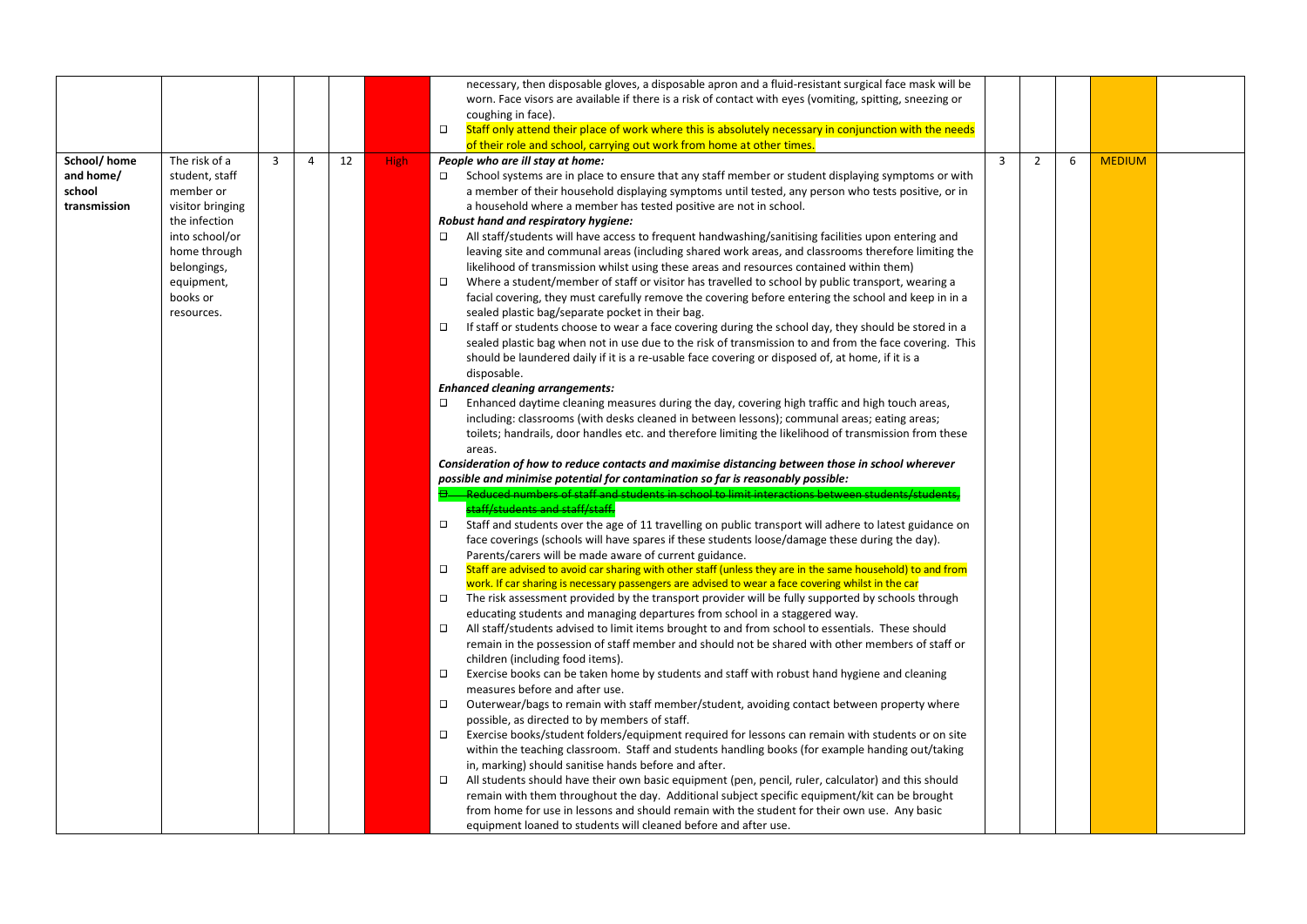| <b>Touch</b>           | The risk of      | 3 | 4 | 12 | <b>High</b> | Robust hand and respiratory hygiene:                                                                                                                                                                         | 3 | 2 | 6 | <b>MEDIUM</b> |  |
|------------------------|------------------|---|---|----|-------------|--------------------------------------------------------------------------------------------------------------------------------------------------------------------------------------------------------------|---|---|---|---------------|--|
| transmission of        | transmitting     |   |   |    |             | $\Box$<br>All classrooms, meeting rooms and shared areas to be fitted with sanitising dispensers to ensure                                                                                                   |   |   |   |               |  |
| the virus within       | the infection    |   |   |    |             | regular hand cleaning. Staff and students will sanitise hands upon entry and leaving                                                                                                                         |   |   |   |               |  |
| site/building.         | due to high      |   |   |    |             | classrooms/work areas and within communal areas therefore reducing the likelihood of                                                                                                                         |   |   |   |               |  |
|                        | contact area's   |   |   |    |             | transmission.                                                                                                                                                                                                |   |   |   |               |  |
|                        | being            |   |   |    |             | $\Box$<br>High use shared equipment (such as photocopiers/printers) to have sanitising products located                                                                                                      |   |   |   |               |  |
|                        | frequently       |   |   |    |             | nearby.                                                                                                                                                                                                      |   |   |   |               |  |
|                        | touched          |   |   |    |             | $\Box$<br>Signage to remind all members of staff and students of handwashing/sanitising protocols for high                                                                                                   |   |   |   |               |  |
|                        |                  |   |   |    |             | touch items.                                                                                                                                                                                                 |   |   |   |               |  |
|                        |                  |   |   |    |             | <b>Enhanced cleaning arrangements:</b>                                                                                                                                                                       |   |   |   |               |  |
|                        |                  |   |   |    |             | $\Box$<br>Enhanced daytime cleaning measures throughout site to include high traffic areas, classrooms,                                                                                                      |   |   |   |               |  |
|                        |                  |   |   |    |             | communal areas and toilets. All high touch items (door handles/door plates etc. will be cleaned                                                                                                              |   |   |   |               |  |
|                        |                  |   |   |    |             | regularly throughout the day).                                                                                                                                                                               |   |   |   |               |  |
|                        |                  |   |   |    |             | Enhanced cleaning of catering/communal areas to be cleaned between uses of each 'bubble'.<br>$\Box$                                                                                                          |   |   |   |               |  |
|                        |                  |   |   |    |             | $\Box$<br>Sanitising spray and disposable cloths within all classrooms and work areas. Classroom desks will be                                                                                               |   |   |   |               |  |
|                        |                  |   |   |    |             | cleaned before each new group.                                                                                                                                                                               |   |   |   |               |  |
|                        |                  |   |   |    |             | $\Box$<br>High use items within classrooms identified and increased cleaning measures in place.                                                                                                              |   |   |   |               |  |
|                        |                  |   |   |    |             | Consideration of how to reduce contacts and maximise distancing between those in school wherever                                                                                                             |   |   |   |               |  |
|                        |                  |   |   |    |             | possible and minimise potential for contamination so far is reasonably possible:                                                                                                                             |   |   |   |               |  |
|                        |                  |   |   |    |             | □<br>Staff/students should take the most direct route to the teaching areas/work bases, utilising one-way                                                                                                    |   |   |   |               |  |
|                        |                  |   |   |    |             | systems where practical and staggered starts where appropriate.                                                                                                                                              |   |   |   |               |  |
|                        |                  |   |   |    |             | $\Box$<br>Student interactions minimised within year group/class bubbles through staggered starts, breaks                                                                                                    |   |   |   |               |  |
|                        |                  |   |   |    |             | and lunchtimes and reduction in student movement.                                                                                                                                                            |   |   |   |               |  |
|                        |                  |   |   |    |             | $\Box$<br>No touch policy (limited touch in primary) in place for all members of the school community – this is                                                                                              |   |   |   |               |  |
|                        |                  |   |   |    |             | enforced through the revised Behaviour for Learning Policies.                                                                                                                                                |   |   |   |               |  |
| <b>Transmission of</b> | The risk of      | 3 | 4 | 12 | <b>High</b> | Robust hand and respiratory hygiene:                                                                                                                                                                         | 3 | 2 | 6 | <b>MEDIUM</b> |  |
| virus though           | transmitting     |   |   |    |             | All staff/students will have access to frequent handwashing/sanitising facilities upon entering and<br>□                                                                                                     |   |   |   |               |  |
| short                  | the infection    |   |   |    |             | leaving site, communal areas (including shared work areas, and classrooms).                                                                                                                                  |   |   |   |               |  |
| interactions           | through          |   |   |    |             | <b>Enhanced cleaning arrangements:</b>                                                                                                                                                                       |   |   |   |               |  |
| linked to daily        | conversations/s  |   |   |    |             | $\Box$<br>Enhanced daytime cleaning measures throughout site to include high traffic areas, classrooms,                                                                                                      |   |   |   |               |  |
| school routines        |                  |   |   |    |             |                                                                                                                                                                                                              |   |   |   |               |  |
|                        |                  |   |   |    |             |                                                                                                                                                                                                              |   |   |   |               |  |
|                        | hort meetings/   |   |   |    |             | communal areas and toilets. All high touch items (door handles/door plates etc.) will be cleaned                                                                                                             |   |   |   |               |  |
|                        | ad hoc           |   |   |    |             | regularly throughout the day to reduce the likelihood of transmission during school routines and ad                                                                                                          |   |   |   |               |  |
|                        | discussions etc. |   |   |    |             | hoc interactions.                                                                                                                                                                                            |   |   |   |               |  |
|                        | between          |   |   |    |             | $\Box$<br>Meeting rooms (when used) should be pre-booked (when at all possible) to allow sufficient time for                                                                                                 |   |   |   |               |  |
|                        | students and     |   |   |    |             | the meeting lead to clean desks etc. before and after use.                                                                                                                                                   |   |   |   |               |  |
|                        | adults.          |   |   |    |             | Active engagement with NHS Test and trace:                                                                                                                                                                   |   |   |   |               |  |
|                        |                  |   |   |    |             | о<br>Records of meetings, visitors, and daily routines (for example staff/student timetables) maintained                                                                                                     |   |   |   |               |  |
|                        |                  |   |   |    |             | and deviations from these noted (for example a TA being re-deployed to support another                                                                                                                       |   |   |   |               |  |
|                        |                  |   |   |    |             | student/group).                                                                                                                                                                                              |   |   |   |               |  |
|                        |                  |   |   |    |             | Consideration of how to reduce contacts and maximise distancing between those in school wherever                                                                                                             |   |   |   |               |  |
|                        |                  |   |   |    |             | possible and minimise potential for contamination so far is reasonably possible:                                                                                                                             |   |   |   |               |  |
|                        |                  |   |   |    |             | Calendared meetings/CPD should be conducted virtually in the first instance.<br>$\Box$                                                                                                                       |   |   |   |               |  |
|                        |                  |   |   |    |             | □<br>For small, formal meetings (where virtual calls are not possible/feasible), these should be carried out                                                                                                 |   |   |   |               |  |
|                        |                  |   |   |    |             | in designated meeting rooms/areas. Social distancing should be maintained, and desk/table spaces                                                                                                             |   |   |   |               |  |
|                        |                  |   |   |    |             | cleaned before and after use.                                                                                                                                                                                |   |   |   |               |  |
|                        |                  |   |   |    |             | $\Box$<br>Staff interactions should be limited to reduce face to face contact through use of bulletins, emails,                                                                                              |   |   |   |               |  |
|                        |                  |   |   |    |             | telephone and virtual calls/briefings/meetings.                                                                                                                                                              |   |   |   |               |  |
|                        |                  |   |   |    |             | Ο<br>Where interaction is necessary (for example teacher/TA support or trainee teachers within the same<br>classroom environment), staff and any adult visitors should follow social distancing measures and |   |   |   |               |  |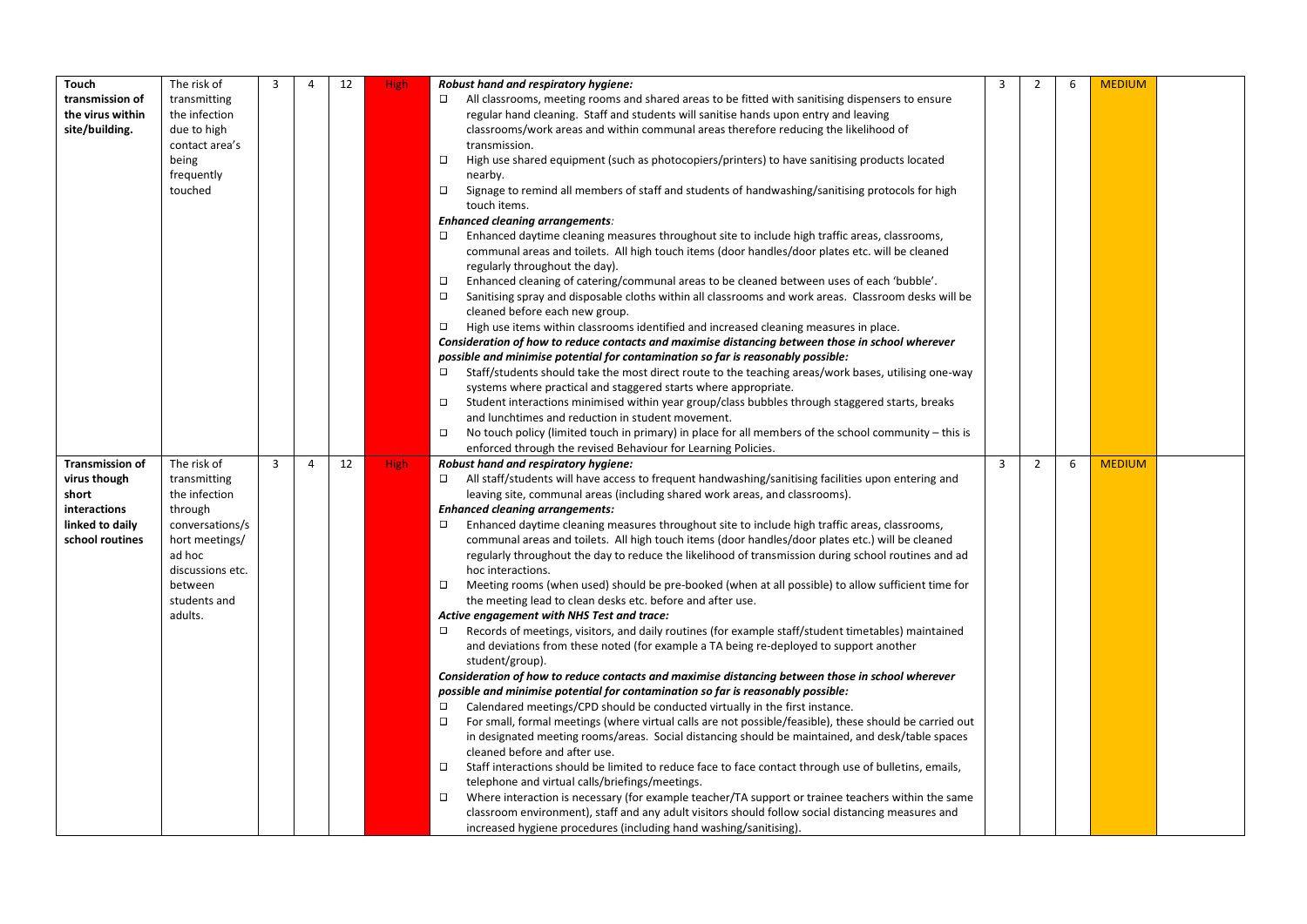|                                                                                                                                                                                   |                                                                                                                        |                      |             | Staff/students should only enter shared office areas (including front of house reception areas) where<br>necessary and should use email/telephone or radio where possible.<br>□<br>Staff should not share small basic items of equipment (for example stationary) within classrooms or<br>shared work areas.<br>For external meetings, shared catering facilities are not permitted (i.e. coffee machines, tea urns,<br>□<br>water jugs, open buffets etc).<br>$\Box$<br>One to one meetings/interactions between staff and students should maintain social distancing and<br>should be limited to those necessary.<br>Staff/student offices (for example pastoral offices), where students may attend, should be assessed<br>$\Box$<br>for the number of students that can be safely accommodated, and this number clearly displayed.                                                                                                                                                                                                                                                                                                                                                                                                                                                                                                                                                                                                                                                                                                                                                                                                                                                                                                                                                                                                                                                                                                                                                                                                                                                                                                                                                                                                                                                                                                                                                                                                                                                                                                                                                                                                                                                                                                                                                                                                                                                                                                                                                                                                                    |                |                |   |               |  |
|-----------------------------------------------------------------------------------------------------------------------------------------------------------------------------------|------------------------------------------------------------------------------------------------------------------------|----------------------|-------------|-----------------------------------------------------------------------------------------------------------------------------------------------------------------------------------------------------------------------------------------------------------------------------------------------------------------------------------------------------------------------------------------------------------------------------------------------------------------------------------------------------------------------------------------------------------------------------------------------------------------------------------------------------------------------------------------------------------------------------------------------------------------------------------------------------------------------------------------------------------------------------------------------------------------------------------------------------------------------------------------------------------------------------------------------------------------------------------------------------------------------------------------------------------------------------------------------------------------------------------------------------------------------------------------------------------------------------------------------------------------------------------------------------------------------------------------------------------------------------------------------------------------------------------------------------------------------------------------------------------------------------------------------------------------------------------------------------------------------------------------------------------------------------------------------------------------------------------------------------------------------------------------------------------------------------------------------------------------------------------------------------------------------------------------------------------------------------------------------------------------------------------------------------------------------------------------------------------------------------------------------------------------------------------------------------------------------------------------------------------------------------------------------------------------------------------------------------------------------------------------------------------------------------------------------------------------------------------------------------------------------------------------------------------------------------------------------------------------------------------------------------------------------------------------------------------------------------------------------------------------------------------------------------------------------------------------------------------------------------------------------------------------------------------------------------------|----------------|----------------|---|---------------|--|
| <b>Transmission of</b><br>The risk of<br>virus within<br>curriculum,<br>classrooms, and<br>during<br>shared<br>movement<br>departmental<br>teaching areas<br>interactions<br>with | 3<br>transmitting<br>the infection<br>around the site<br>and through<br>staff/students<br>and high use<br>items/areas. | $\overline{4}$<br>12 | <b>High</b> | Robust hand and respiratory hygiene:<br>Class groupings limit social interactions through maintaining bubbles/pods (secondary addition) and<br>tudents remain in the same room/station during lesson time (working on IT based remote lea<br>n a school setting).<br>$\Box$<br>All classrooms and shared areas to be fitted with sanitising dispensers to ensure regular hand<br>cleaning on entering and exiting classrooms (including for breaks, lunchtimes and toilet visits) and<br>after handling any shared equipment.<br>О<br>In science/food lessons, if naked flames/high heat is being used, staff/students should sanitise their<br>hands upon entry and exit, and in addition should wash and dry their hands with soap and water<br>(dry using disposable cloths) prior to and after using the heat source.<br>$\Box$<br>Practical lessons will not take place during partial closure and phased reopening (prior to Easter<br>2021) with the exception of PE and risk assessed practical lessons in art, design and technology<br>science, drama and music where technical support is not required.<br>All classrooms/communal areas are supplied with tissues and lidded bins and signage promoting<br>$\Box$<br>'catch it, bin, kill it' approach.<br>$\Box$<br>Staff to ensure they explicitly teach and model hygiene routines.<br>О<br>Doors/windows to remain open where practical and air conditioning units utilised (within<br>regulations).<br>$\Box$<br>Signage to remind everyone of hygiene, additional cleaning and social distancing measures<br>throughout site.<br><b>Enhanced cleaning arrangements:</b><br>Sanitising spray and disposable cloths within all classrooms and work areas. All staff aware of<br>□<br>handwashing/sanitising routines.<br>$\Box$<br>All classroom desks will be sanitised and wiped after each lesson.<br>О<br>Regular cleaning of high use areas (door handles, door plates etc.) by daytime cleaners.<br>О<br>Staff should regularly clean high use items such as keyboards/mice/telephones within own<br>workspace (wipes provided).<br>Consideration of how to reduce contacts and maximise distancing between those in school wherever<br>possible and minimise potential for contamination so far is reasonably possible:<br>$\Box$ Curriculum model designed to reduce mixing of 'bubbles' and student/staff interactions though<br>increased lesson length (100 mins) and reduced numbers of lesson changeover times per day (from 8<br>to 3 (secondary only).<br>Students remain in class or year group/class bubbles (primary) cohorts where it is reasonably<br>□<br>practical throughout the day.<br>Assemblies are only conducted virtually in the first instance.<br>□<br>□<br>Extra curricula activities are limited in the first instance.<br>$\Box$<br>Classroom layouts adhere to social distancing measures, with teaching areas ideally 2 metres in<br>distance from students where this is practical.<br>$\Box$<br>Where practical, desks are forward facing in rows. | $\overline{3}$ | $\overline{2}$ | 6 | <b>MEDIUM</b> |  |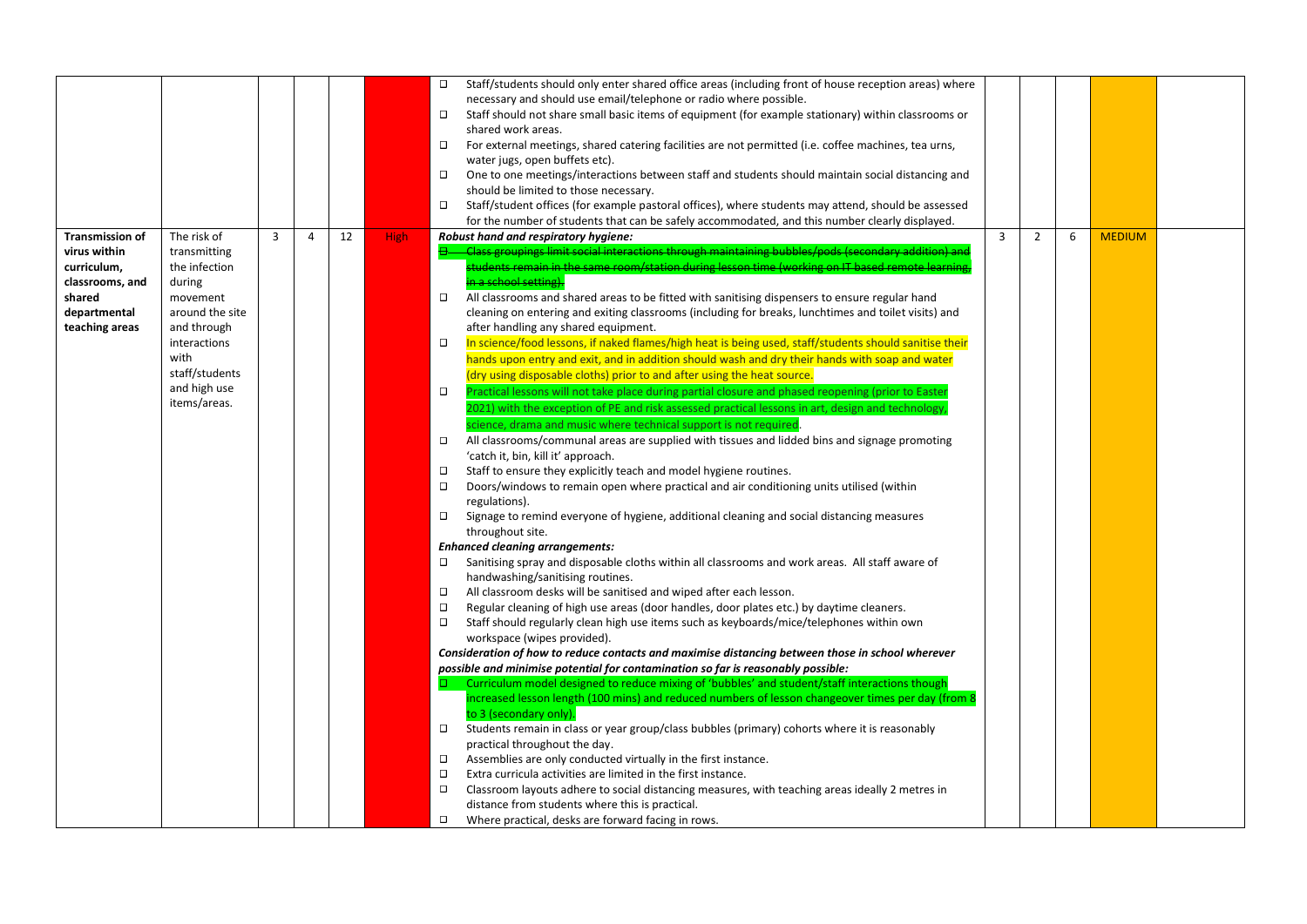|                          |                              |             |   |    |             | Classes will be seated alphabetically, where practical, to limit closer contact between students within<br>□<br>classrooms, where there may move between classrooms or groups (secondary only). |                |                |   |               |  |
|--------------------------|------------------------------|-------------|---|----|-------------|-------------------------------------------------------------------------------------------------------------------------------------------------------------------------------------------------|----------------|----------------|---|---------------|--|
|                          |                              |             |   |    |             | $\Box$<br>Equipment will not be shared between year groups/bubbles unless it can be thoroughly cleaned                                                                                          |                |                |   |               |  |
|                          |                              |             |   |    |             | between use or not used for a 72-hour period.                                                                                                                                                   |                |                |   |               |  |
|                          |                              |             |   |    |             | For bookable laptops/iPads, these can now be booked using the usual booking school booking<br>$\Box$                                                                                            |                |                |   |               |  |
|                          |                              |             |   |    |             | systems. They should have a pack of disinfectant/cloths with the trolly. The class teacher will ensure                                                                                          |                |                |   |               |  |
|                          |                              |             |   |    |             | that children clean their own laptop/iPad at the beginning and end of each lesson. Robust hand                                                                                                  |                |                |   |               |  |
|                          |                              |             |   |    |             | hygiene will be maintained. The handle and exterior high touch items on the trolly will be cleaned                                                                                              |                |                |   |               |  |
|                          |                              |             |   |    |             | by the technician upon pick up and drop off.                                                                                                                                                    |                |                |   |               |  |
|                          |                              |             |   |    |             | $\Box$<br>Additional subject specific risk assessments in place for practical activities/subject within curriculum                                                                              |                |                |   |               |  |
|                          |                              |             |   |    |             | (to include additional measures to support handwashing/sanitation where student interactions are                                                                                                |                |                |   |               |  |
|                          |                              |             |   |    |             | increased, increased cleaning of high use items and limiting interactions through limiting movement                                                                                             |                |                |   |               |  |
|                          |                              |             |   |    |             | within rooms and shared tools/equipment).                                                                                                                                                       |                |                |   |               |  |
|                          |                              |             |   |    |             | Additional risk assessments are in place for SEN bases, interventions and the working practices of<br>$\Box$                                                                                    |                |                |   |               |  |
|                          |                              |             |   |    |             | teaching assistance who provide one to one support for students with additional needs. Where<br>practical, teaching assistants will be seated near to students, whilst still maintaining social |                |                |   |               |  |
|                          |                              |             |   |    |             | distancing, and towards the door of the classroom to provide maximum ventilation (where doors are                                                                                               |                |                |   |               |  |
|                          |                              |             |   |    |             | open). Teaching assistants will be provided with additional information on supporting students,                                                                                                 |                |                |   |               |  |
|                          |                              |             |   |    |             | whilst maintaining distancing and, where appropriate additional risk assessments for specific                                                                                                   |                |                |   |               |  |
|                          |                              |             |   |    |             | students carried out.                                                                                                                                                                           |                |                |   |               |  |
|                          |                              |             |   |    |             | $\Box$<br>In classrooms where technical support staff are likely to enter (science/D&T/art), the layout takes                                                                                   |                |                |   |               |  |
|                          |                              |             |   |    |             | this into consideration and has appropriately identified walkways in order to maintain a degree of                                                                                              |                |                |   |               |  |
|                          |                              |             |   |    |             | distancing. There may need to be allocated technical support areas within classrooms or specific                                                                                                |                |                |   |               |  |
|                          |                              |             |   |    |             | drop off/pick up points to support this.                                                                                                                                                        |                |                |   |               |  |
|                          |                              |             |   |    |             | $\Box$<br>Where there is more than one member of staff in a room, staff should maintain the advised social                                                                                      |                |                |   |               |  |
|                          |                              |             |   |    |             | distance of 2 metres except for the briefest of interactions (e.g. walking past).                                                                                                               |                |                |   |               |  |
|                          |                              |             |   |    |             | О<br>No touch policy (limited touch in primary) in place for all members of the school community - this is                                                                                      |                |                |   |               |  |
|                          |                              |             |   |    |             |                                                                                                                                                                                                 |                |                |   |               |  |
|                          |                              |             |   |    |             | enforced through the revised Behaviour for Learning Policies.                                                                                                                                   |                |                |   |               |  |
| <b>Transmission of</b>   | The risk of                  | $2^{\circ}$ | 4 | 8  | Medium      | Robust hand and respiratory hygiene:                                                                                                                                                            | $\overline{2}$ | 3              | 6 | <b>MEDIUM</b> |  |
| virus within             | transmitting                 |             |   |    |             | All shared areas to be fitted with sanitising dispensers to ensure regular hand cleaning.<br>$\Box$                                                                                             |                |                |   |               |  |
| shared offices           | the infection                |             |   |    |             | 0<br>Signage to remind all members of staff of hygiene, additional cleaning and social distancing                                                                                               |                |                |   |               |  |
| and shared work<br>areas | between staff<br>members who |             |   |    |             | measures throughout site.<br>$\Box$                                                                                                                                                             |                |                |   |               |  |
|                          | share the same               |             |   |    |             | Doors and windows to remain open where possible.<br><b>Enhanced cleaning arrangements:</b>                                                                                                      |                |                |   |               |  |
|                          | workspace                    |             |   |    |             | □<br>Sanitising spray and disposable cloths within all offices/work areas. All staff made aware of                                                                                              |                |                |   |               |  |
|                          |                              |             |   |    |             | handwashing/sanitising routines.                                                                                                                                                                |                |                |   |               |  |
|                          |                              |             |   |    |             | $\Box$<br>Staff should regularly clean high use items such as keyboards/mice/telephones within own                                                                                              |                |                |   |               |  |
|                          |                              |             |   |    |             | workspace (wipes provided).                                                                                                                                                                     |                |                |   |               |  |
|                          |                              |             |   |    |             | Consideration of how to reduce contacts and maximise distancing between those in school wherever                                                                                                |                |                |   |               |  |
|                          |                              |             |   |    |             | possible and minimise potential for contamination so far is reasonably possible:                                                                                                                |                |                |   |               |  |
|                          |                              |             |   |    |             | Guidance for social distancing followed within office spaces/work areas, including desk/workstation<br>0                                                                                        |                |                |   |               |  |
|                          |                              |             |   |    |             | layout. Marking tape/signage used to identify work areas.                                                                                                                                       |                |                |   |               |  |
|                          |                              |             |   |    |             | $\Box$<br>High use areas (photocopiers/printers etc.) have sanitising station within proximity. Sanitising                                                                                      |                |                |   |               |  |
|                          |                              |             |   |    |             | products used before and after use.<br>$\Box$                                                                                                                                                   |                |                |   |               |  |
| <b>Transmission of</b>   | The risk of                  | 3           | 4 | 12 |             | Staff should not share frequently used small equipment, for example stationary.                                                                                                                 | 3              | $\overline{2}$ | 6 | <b>MEDIUM</b> |  |
| virus via                | transmitting                 |             |   |    | <b>High</b> | Robust hand and respiratory hygiene:<br>□<br>All catering/communal areas to be fitted with sanitising dispensers to ensure regular hand cleaning.                                               |                |                |   |               |  |
| communal and             | the infection                |             |   |    |             | Staff and students will sanitise hands upon and exit from dining facilities.                                                                                                                    |                |                |   |               |  |
| shared catering          | through shared               |             |   |    |             | $\Box$<br>Doors and windows to remain open where possible and air conditioning units utilised (within                                                                                           |                |                |   |               |  |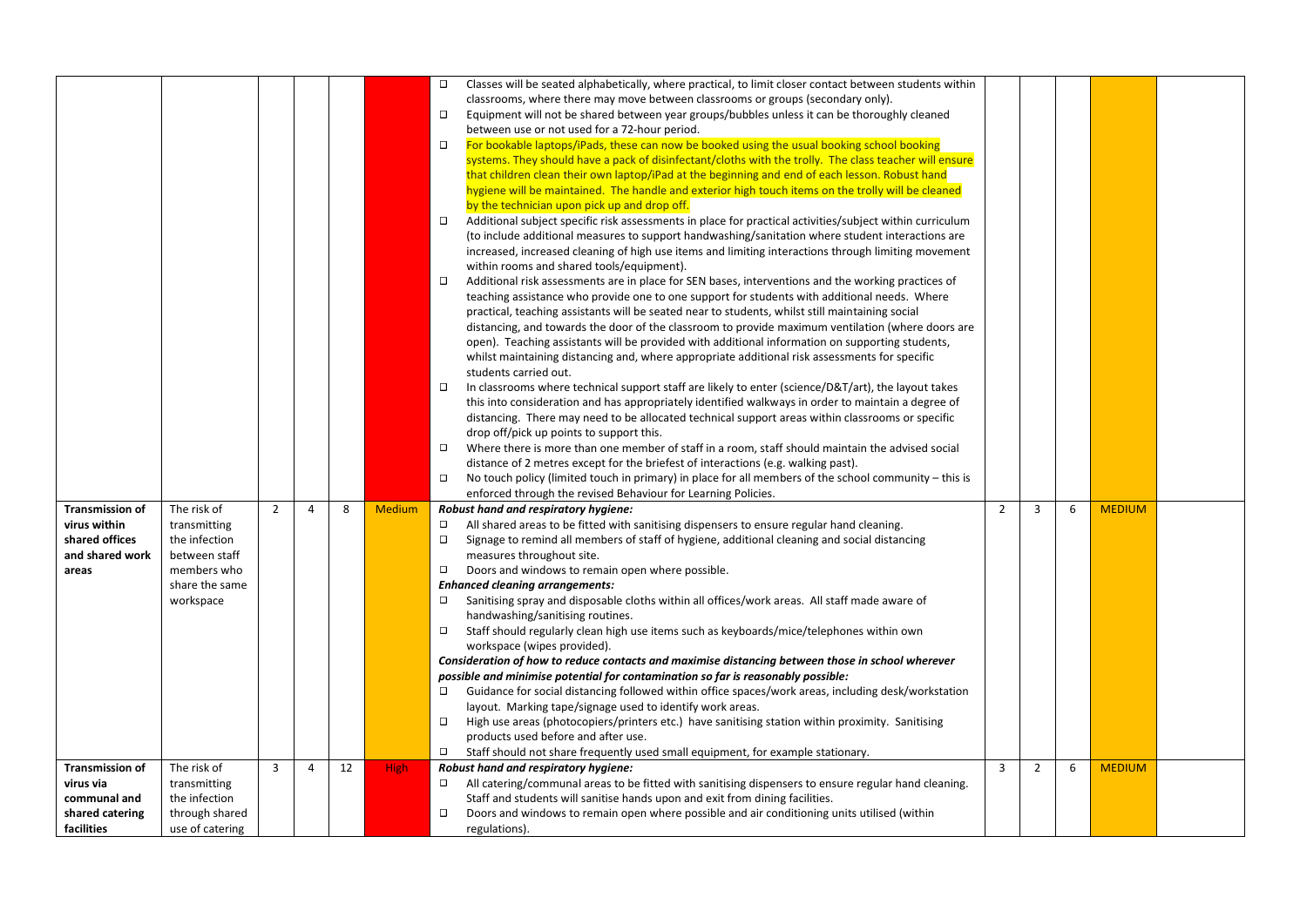|                        | facilities and                 |                |                |    |               | <b>Enhanced cleaning arrangements:</b>                                                                                  |                |                |   |               |  |
|------------------------|--------------------------------|----------------|----------------|----|---------------|-------------------------------------------------------------------------------------------------------------------------|----------------|----------------|---|---------------|--|
|                        | for staff                      |                |                |    |               | □<br>Dining tables will be cleaned and sanitised before and after cohort sittings.                                      |                |                |   |               |  |
|                        | catering                       |                |                |    |               | $\Box$<br>Increased cleaning routines of high touch areas within dining areas, for example tray runners, trays,         |                |                |   |               |  |
|                        | equipment                      |                |                |    |               | touch payment facilities and dining tables.                                                                             |                |                |   |               |  |
|                        | within staff                   |                |                |    |               | $\Box$<br>Sanitising spray and disposable cloths within all communal staff areas. All staff informed of                 |                |                |   |               |  |
|                        | rooms such as                  |                |                |    |               | handwashing/sanitising routines.                                                                                        |                |                |   |               |  |
|                        | microwaves,                    |                |                |    |               | Consideration of how to reduce contacts and maximise distancing between those in school wherever                        |                |                |   |               |  |
|                        | refrigerators,                 |                |                |    |               | possible and minimise potential for contamination so far is reasonably possible:                                        |                |                |   |               |  |
|                        | kettles, coffee                |                |                |    |               | $\Box$ Face coverings will be worn by staff and students (except those who are exempt) in secondary                     |                |                |   |               |  |
|                        |                                |                |                |    |               |                                                                                                                         |                |                |   |               |  |
|                        | machines,                      |                |                |    |               | schools and staff in primary schools when outside of the classroom within school buildings, except                      |                |                |   |               |  |
|                        | cutlery,                       |                |                |    |               | when eating and drinking. Safety guidelines will be given to staff and students relating to wearing                     |                |                |   |               |  |
|                        | crockery etc                   |                |                |    |               | face coverings including safely putting on and taking off face coverings, care of and disposal of face                  |                |                |   |               |  |
|                        |                                |                |                |    |               | coverings and safe storage. As a temporary additional measure, upon wider reopening, face                               |                |                |   |               |  |
|                        |                                |                |                |    |               | coverings should be worn in classrooms by staff and students (with the exception of practical PE                        |                |                |   |               |  |
|                        |                                |                |                |    |               | lessons). Visors cannot be worn as a replacement for a face covering and should only be worn in                         |                |                |   |               |  |
|                        |                                |                |                |    |               | addition to a face covering if staff/students wish to wear a visor. Staff working with students who                     |                |                |   |               |  |
|                        |                                |                |                |    |               | rely on lip reading may wear transparent face coverings.                                                                |                |                |   |               |  |
|                        |                                |                |                |    |               | □<br>Staggered breaks/lunches for students enabling cohorts to dine/socialise within their 'bubbles'                    |                |                |   |               |  |
|                        |                                |                |                |    |               | whilst increasing spacing between students.                                                                             |                |                |   |               |  |
|                        |                                |                |                |    |               | $\Box$<br>Staff will maintain social distancing within staff communal areas, with marking/signage reminders.            |                |                |   |               |  |
|                        |                                |                |                |    |               | $\Box$<br>Water fountains should be switched off or staff/students should be advised not to use these.                  |                |                |   |               |  |
|                        |                                |                |                |    |               | Staff/students should bring in a filled water bottle for cold drinks or purchase a disposable bottled                   |                |                |   |               |  |
|                        |                                |                |                |    |               | drink from the canteen.                                                                                                 |                |                |   |               |  |
|                        |                                |                |                |    |               | $\Box$<br>High use equipment (kettles/water boilers/drinks dispensers) should be wiped before and after use             |                |                |   |               |  |
|                        |                                |                |                |    |               | and appropriate signage placed next to this equipment.                                                                  |                |                |   |               |  |
| Duty points            | The risk of                    | $\overline{2}$ | 3              | 6  | <b>Medium</b> | Robust hand and respiratory hygiene:                                                                                    | $\overline{2}$ | $\overline{2}$ | 4 | LOW           |  |
|                        | transmitting                   |                |                |    |               |                                                                                                                         |                |                |   |               |  |
|                        |                                |                |                |    |               | $\Box$<br>Duty staff at breaks/lunches will remind students of hand cleaning upon entry to/leaving communal             |                |                |   |               |  |
|                        | the infection                  |                |                |    |               | areas and do this themselves.                                                                                           |                |                |   |               |  |
|                        | whilst                         |                |                |    |               | <b>Enhanced cleaning arrangements:</b>                                                                                  |                |                |   |               |  |
|                        |                                |                |                |    |               | $\Box$                                                                                                                  |                |                |   |               |  |
|                        | undertaking<br>staff duties at |                |                |    |               | Enhanced cleaning of catering/communal areas and high touch items.<br>$\Box$                                            |                |                |   |               |  |
|                        |                                |                |                |    |               | Shared staff radios should be sanitised using sanitising wipes before and after use.                                    |                |                |   |               |  |
|                        | break and                      |                |                |    |               | Active engagement with NHS Test and trace:                                                                              |                |                |   |               |  |
|                        | lunch times                    |                |                |    |               | Duty rotas will be maintained, and any cover arrangements recorded.<br>□                                                |                |                |   |               |  |
|                        |                                |                |                |    |               | Consideration of how to reduce contacts and maximise distancing between those in school wherever                        |                |                |   |               |  |
|                        |                                |                |                |    |               | possible and minimise potential for contamination so far is reasonably possible:                                        |                |                |   |               |  |
|                        |                                |                |                |    |               | $\Box$<br>Staff should maintain social distancing during duties.                                                        |                |                |   |               |  |
| <b>Transmission of</b> | The risk of                    | $\overline{3}$ | $\overline{4}$ | 12 | <b>High</b>   | Robust hand and respiratory hygiene:                                                                                    | 3              | 2              | 6 | <b>MEDIUM</b> |  |
| virus through          | transmitting                   |                |                |    |               | $\Box$<br>Soap dispensers regularly filled in all toilets and handwashing posters displayed.                            |                |                |   |               |  |
| shared toilets         | the infection                  |                |                |    |               | 8-<br>Air dryers disabled in toilet areas and replaced with disposable towels. (19.08.20)                               |                |                |   |               |  |
| and amenities          | through shared                 |                |                |    |               | ⊟<br><b>Enhanced cleaning arrangements:</b>                                                                             |                |                |   |               |  |
|                        | use of                         |                |                |    |               | $\Box$<br>Increase cleaning routines, with increased focus on toilets and high touch areas within toilets (door         |                |                |   |               |  |
|                        | amenities such                 |                |                |    |               | handles and door plates, locks, flush and taps).                                                                        |                |                |   |               |  |
|                        | as toilet and or               |                |                |    |               | Consideration of how to reduce contacts and maximise distancing between those in school wherever                        |                |                |   |               |  |
|                        | changing                       |                |                |    |               | possible and minimise potential for contamination so far is reasonably possible:                                        |                |                |   |               |  |
|                        | facilities                     |                |                |    |               | □<br>Students will not be using toilets during their break and lunchtimes to prevent students congregating              |                |                |   |               |  |
|                        |                                |                |                |    |               | (secondary only).                                                                                                       |                |                |   |               |  |
|                        |                                |                |                |    |               | $\Box$<br>Limit numbers of staff using the facilities at the same time, depending on the size by encouraging            |                |                |   |               |  |
|                        |                                |                |                |    |               | teaching and associate teams to take planned breaks at different times to reduce footfall.                              |                |                |   |               |  |
|                        |                                |                |                |    |               | $\Box$<br>Sanitising products available in all staff toilet cubicles so that amenities can be cleaned between<br>users. |                |                |   |               |  |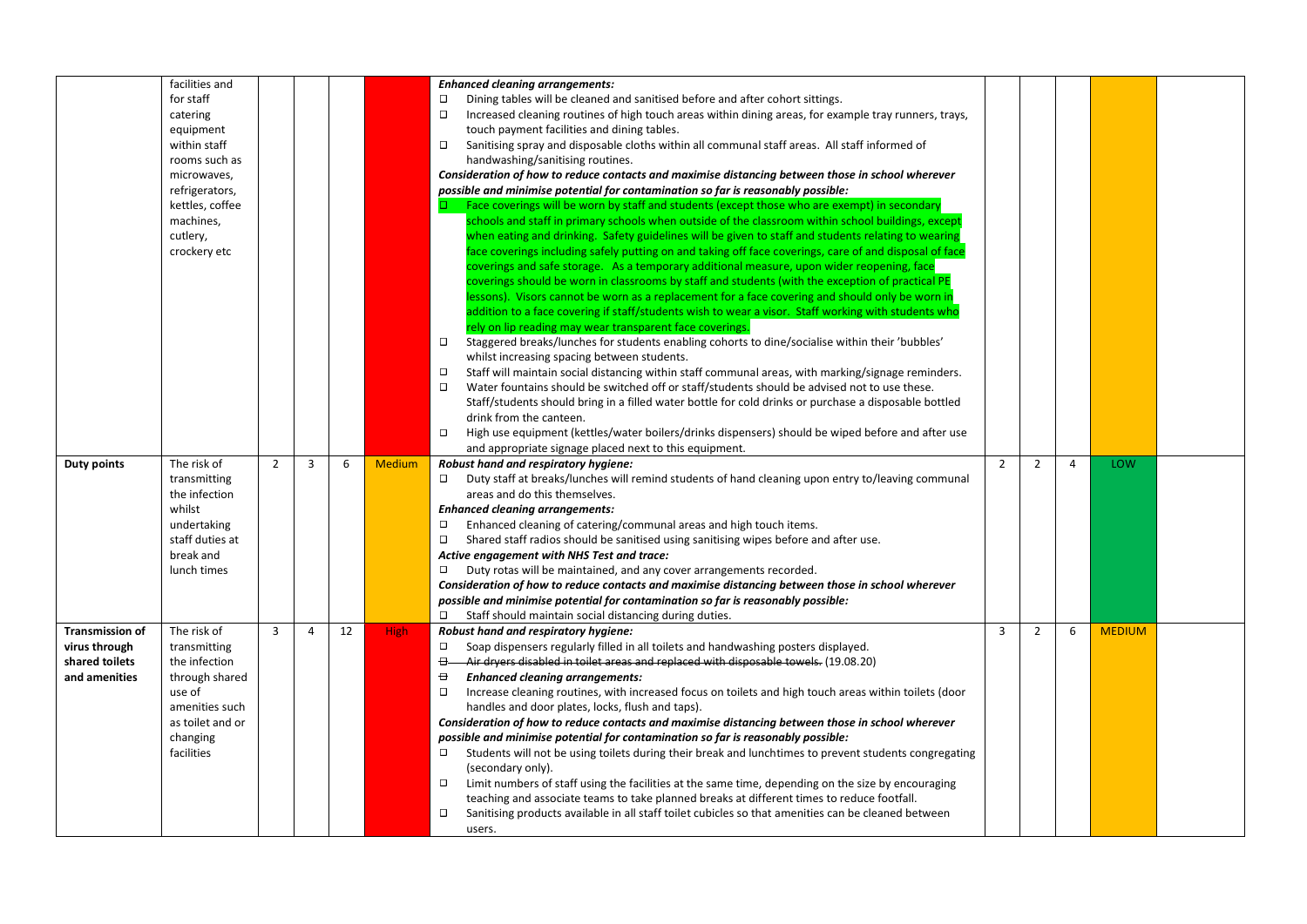| Impact      | 1 - Interruption less than one day & critical systems subject to minor incidents / Little damage to assets / Unable to deliver 0 - 5% of the Trust agreed strategic targets / Local media unsubstantiated     |
|-------------|---------------------------------------------------------------------------------------------------------------------------------------------------------------------------------------------------------------|
|             | article/Health & Safety impact could result in minor personal injury                                                                                                                                          |
|             | 2 - Interruption less than one week & critical systems subject to a series of incidents/Minor loss of assets/Unable to deliver 5 - 25% of the Trust agreed strategic targets/Local media campaign/ Board      |
|             | intervention / Health & Safety impact could result in minor injuries or short term illness                                                                                                                    |
|             | 3 - Interruption less than one month & critical systems unavailable for longer than one day / Significant loss of assets/Unable to deliver 25 - 50% of the Trust agreed strategic targets/Short Term national |
|             | media campaign / EFA intervention / Health & Safety impact could result in extensive injuries or long term illness                                                                                            |
|             | 4 - Interruption greater than one month & critical systems unavailable for longer than one day/Complete loss of assets/Unable to deliver more than 50% of the Trust agreed strategic targets/ Prolonged       |
|             | national media campaign /EFA intervention / Health & Safety impact could result in multiple loss of life or severe permanent disabilities                                                                     |
| Probability | 1 - Highly Unlikely - May occur in exceptional circumstances / Surprising it happens within 3 years / No or very limited experience of similar failure                                                        |
|             | 2 - Unlikely - Event might occur at some point in time / Unlikely to happen in next 2 years / History of casual occurrences / Measures to reduce likelihood taken but not fully effective                     |
|             | 3 - Probable - Strong possibility risk will occur / Could happen in next 12 months / History of frequent occurrences / None or few measures to reduce likelihood can or have been taken                       |
|             | 4 - Highly likely - Event likely to occur in most circumstances / Likely to happen in next 12 months / History of regular occurrences / If new event likelihood of occurrence almost inevitable               |

| Impact | Probability | Risk                                |
|--------|-------------|-------------------------------------|
| 1 or 2 | 1 or 2      | Low                                 |
| 1 or 2 | >2          | Moderate (H) - Housekeeping issues  |
| >2     | 1 or 2      | Moderate (C) - Contingency planning |
| >2     | >2          | High                                |

| <b>Updates and review</b>      | <b>Review/Outcomes</b>                                                                                                                                                           | <b>Actions</b>                                                                                                                                                                                                                                                                                                                                                                                                                                                                                                                                                                                                                                                                                                                                                                                                         |
|--------------------------------|----------------------------------------------------------------------------------------------------------------------------------------------------------------------------------|------------------------------------------------------------------------------------------------------------------------------------------------------------------------------------------------------------------------------------------------------------------------------------------------------------------------------------------------------------------------------------------------------------------------------------------------------------------------------------------------------------------------------------------------------------------------------------------------------------------------------------------------------------------------------------------------------------------------------------------------------------------------------------------------------------------------|
| (Date)<br>19.08.20<br>(Update) | Update on guidance re. use of hand dryers in bathrooms. Guidance does not suggest their<br>removal.                                                                              | Schools may reconnect hand dryers.                                                                                                                                                                                                                                                                                                                                                                                                                                                                                                                                                                                                                                                                                                                                                                                     |
| 09.09.20<br>(Update)           | Update on guidance on use of hand sanitiser in subjects that may use naked flames/high<br>heat.<br>Update on bookable IT resources previously not used due to transmission risk. | Further guidance added, shared and actioned by schools.<br>(1) For bookable laptops/iPads, these can now be booked using the usual booking school booking<br>systems. They should have a pack of disinfectant/cloths with the trolly. The class teacher will ensure<br>that children clean their own laptop/iPad at the beginning and end of each lesson. Robust hand<br>hygiene will be maintained. The handle and exterior high touch items on the trolly will be cleaned by<br>the technician upon pick up and drop off.<br>(2) In science/food lessons, if naked flames/high heat is being used, staff/students should sanitise their<br>hands upon entry and exit, and in addition should wash and dry their hands with soap and water (dry<br>using disposable cloths) prior to and after using the heat source. |
| 11.09.20<br>(Update)           | Face coverings advised to be worn by all staff and secondary school pupils except when in<br>the classroom or eating and drinking (East Riding).                                 | Face coverings will be worn by staff and students (except those who are exempt) in secondary schools<br>and staff in primary schools when outside of the classroom within school buildings, except when eating<br>and drinking. Safety guidelines will be given to staff and students relating to wearing face coverings<br>including safely putting on and taking off face coverings, care of and disposal of face coverings and safe<br>storage.                                                                                                                                                                                                                                                                                                                                                                     |
| 22.09.20<br>(Update)           | Lift sharing between staff members (unless in the same household) highlighted by local<br>Public Health as a possible risk for transmission.                                     | Staff are advised to avoid car sharing with other staff (unless they are in the same household) to and<br>from work. If car sharing is necessary passengers are advised to wear a face covering whilst in the car.                                                                                                                                                                                                                                                                                                                                                                                                                                                                                                                                                                                                     |
| 11.01.21<br>(Partial closure)  | Rapid/lateral flow testing for staff is available for schools.                                                                                                                   | wice weekly rapid testing of consenting student facing staff to identify unknown, asymptomatic cases.                                                                                                                                                                                                                                                                                                                                                                                                                                                                                                                                                                                                                                                                                                                  |
| 11.01.21<br>(Partial closure)  | Centralised 'work from home' guidance and partial school closures.                                                                                                               | educed numbers of staff and students in school to limit interactions between students/students<br>staff/students and staff/staff.                                                                                                                                                                                                                                                                                                                                                                                                                                                                                                                                                                                                                                                                                      |